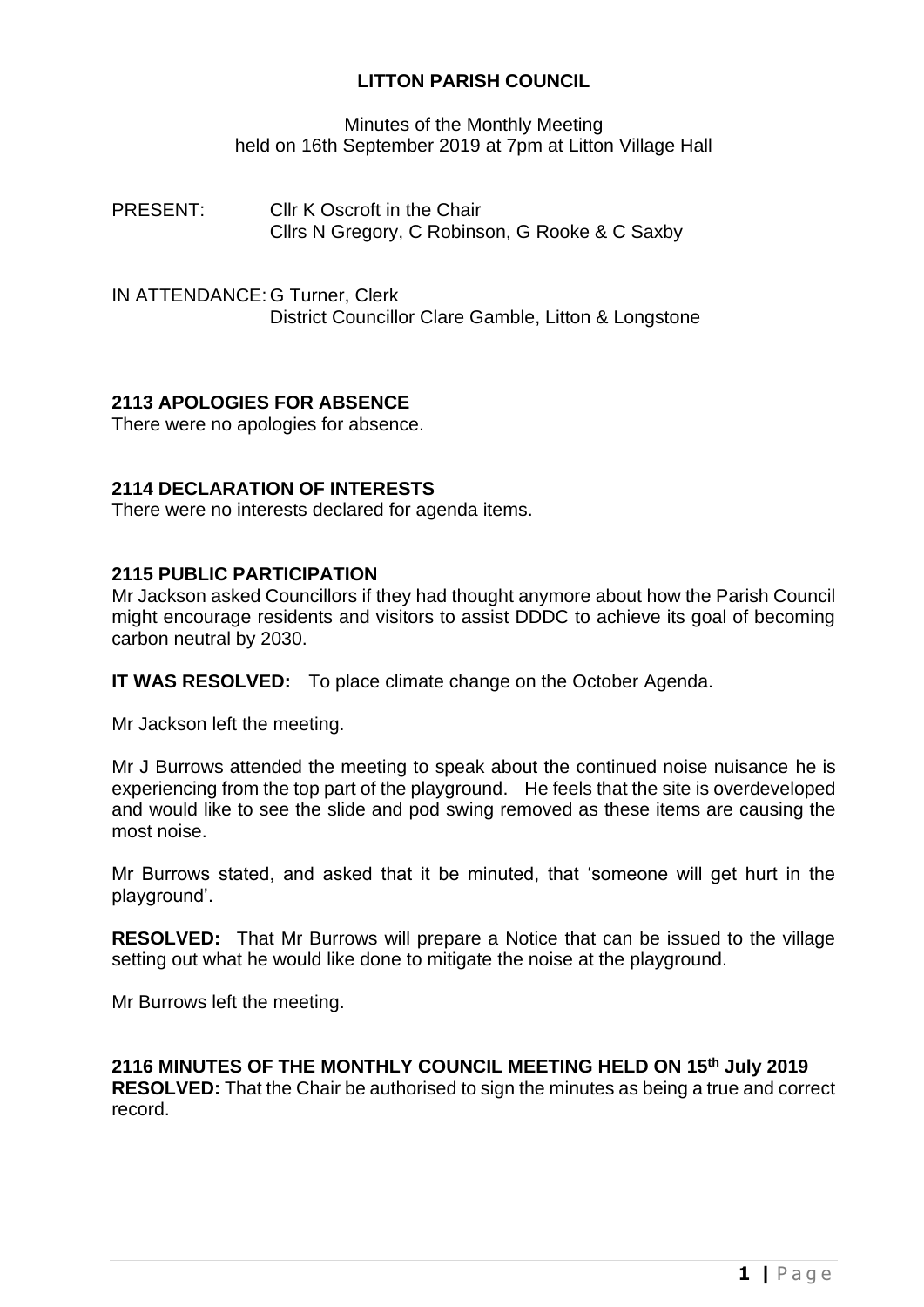# **2117 ACTIONS FROM THE LAST MEETING**

#### **-1947 Sunnybank Land Swap**

It was noted that the Council had written to Mr & Mrs N Burrows and was awaiting a response.

### **-1994 PLAYGROUND/MEMORIAL PLAYING FIELD DEVELOPMENT**

**RESOLVED:** To put this item on hold until after the Public Meeting on 21<sup>st</sup> October.

### **-2051 REPAIRS TO PLAYGROUND WALL**

It was noted that the repairs to the playground wall have been completed.

### **-2061 PLAYGROUND NUISANCE COMPLAINT**

Following further discussions **IT WAS RESOLVED:** That a Public Meeting to discuss this issue will be held on 21st October at 6.30pm in Litton Village Hall.

It was noted that antisocial behaviour is not a Parish Council matter and all instances should be reported to the Police.

# **-2067 REGISTERING CRESSBROOK WAR MEMORIAL AS A COMMUNITY ASSET**

It was noted that an application has been submitted to DDDC and the outcome should be received within 8 weeks.

# -**2094 ROSPA REPORT – MULTI-PLAY CLIMBER REPAIRS**

**RESOLVED:** That the Clerk ask again for more specific detail on which part of the multiplay climber requires remedial work.

#### **-2095 MOVING 'NO PARKING' SIGNS NEAR DRIVEWAYS IN LITTON**

Councillor Gregory reported that he had observed the parking in the areas where the 'No Parking' signs are situated and doesn't feel that they need to be moved.

## **-2107 REPLACING TIMBER EDGING IN THE COPPICE AREA AT LITTON PLAYGROUND/ROTTEN TIMBERS IN YOUNGER CHILDREN'S PLAY AREA**

**RESOLVED:** That Councillor Gregory will take a look at the coppice edging in the playground, which was reported in the Handy-Person's Quarterly report as in need of repair and report back to the Council.

It was noted that a claim had been made under the warranty with regard to the rotted timbers at the playground and also in respect of the rotted wood around the mounting bolts on the climbing hut.

#### **-2108 CEMETERY PLANS**

Councillor Gregory stated that at least one, possibly 2 new paths would be required at the cemetery in the not too distant future and requested that the Council consider this expenditure when preparing next year's budget.

**RESOLVED:** To include an amount for cemetery paths in the 2020/21 budget.

## **-2109 RESIDENTS PARKING IN LITTON**

**IT WAS RESOLVED:** That there is nothing further the Council can do regarding this issue.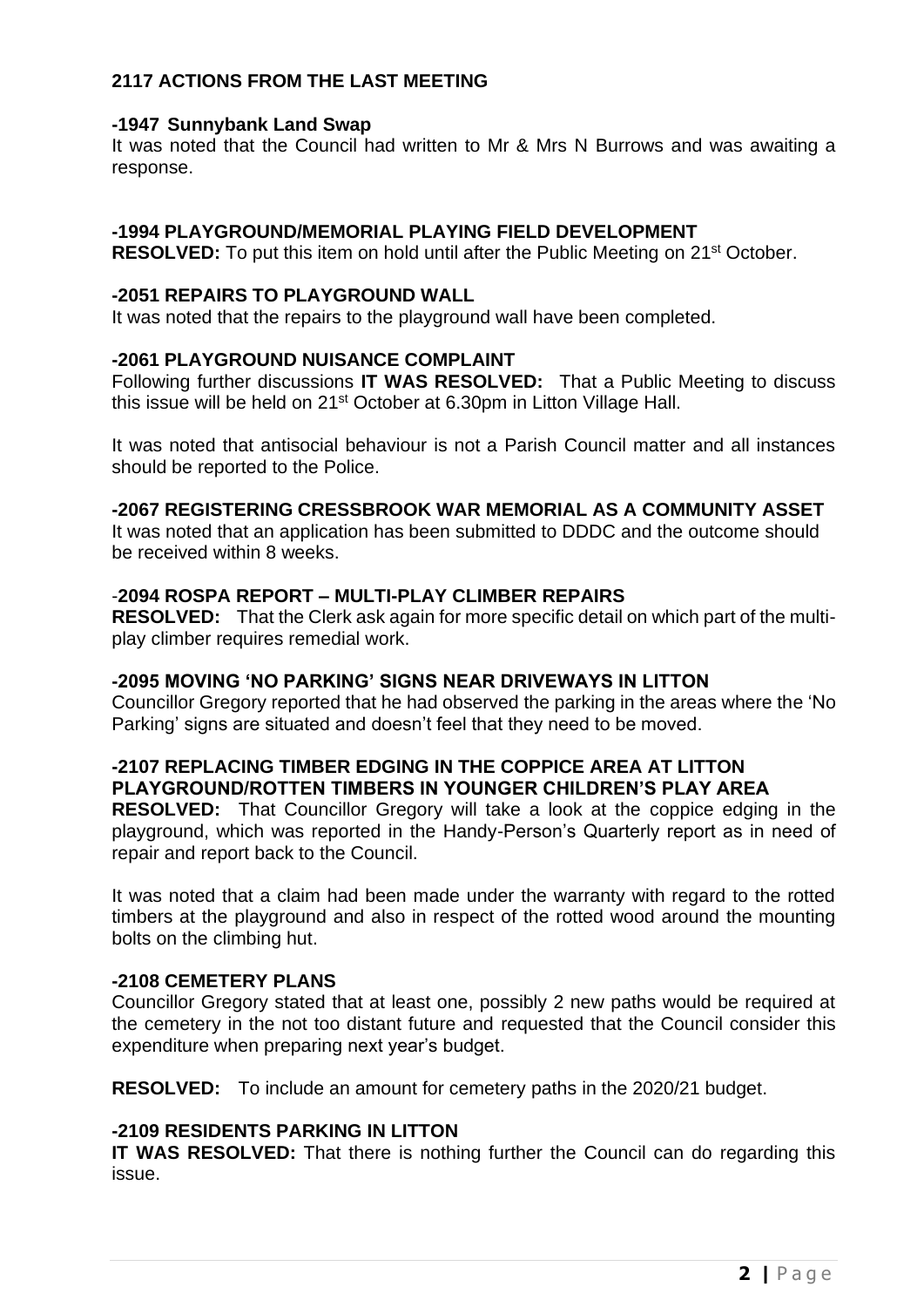## **2118 TREE MAINTENANCE**

Councillor Oscroft reported that he had received comments from residents living near the playground about overhanding branches from trees on the village green causing problems and therefore needing attention.

**RESOLVED:** That Councillor Gregory will cut down the overhanging branches.

Councillor Gregory also informed members that he has chased the tree surgeons for a date for cutting down the tree outside Litton Shop.

**IT WAS AGREED:** To put the planting of saplings on the October Agenda.

### **2119 PLANNING**

Application NP/DDD/0719/0819 Woodside Cottage Cressbrook Erection of a summer house

**RESOLVED:** To support the application

It was noted that the Council had responded to 3 planning applications over the summer recess.

Application number NP/DDD/0719/0764 Curzon Farm, Litton Dale, Litton Proposed conversion of outbuilding attached to a dwelling to form additional living accommodation and new garage and workshop.

Application number NP/DDD/0819/0836. Anchor Inn, A623 Blocking up existing ground floor window and installation of new catering kitchen extract ventilation to rear single-storey flat roof.

The Council supported both these applications.

Application Number: NP/DDD/0719/0769 Woodland View, Unnamed Section of A623 from Manchester Road to Trot Lane Erection of 7 houses with vehicular access.

The Council objected to this application but it has since been withdrawn.

#### **2120 SNOW WARDEN**

**RESOLVED:** That Councillor Robinson will act as Snow Warden co-ordinator for 2019/20.

#### **2121 CHRISTMAS TREES**

**RESOLVED:** To order all the Christmas Trees for delivery 30<sup>th</sup> November.

## **2122 REMEMBRANCE WREATH**

**RESOLVED:** To order a Wreath to be placed on Litton's Memorial Playing Field Gates with a donation of £25 to RBL Poppy Appeal.